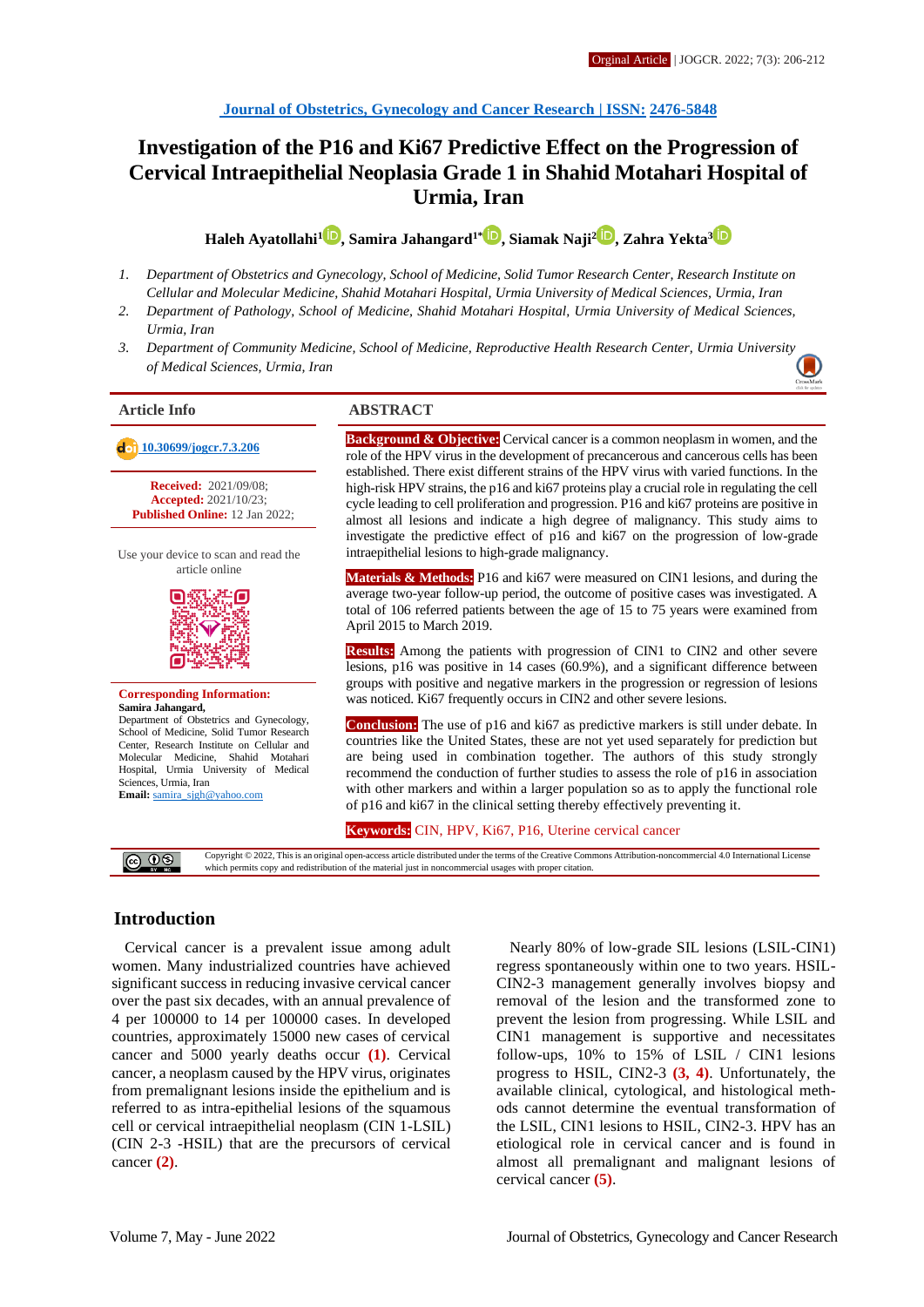Different types of HPV are broadly classified into two categories: high-risk and low-risk **(6)**. High-risk HPV sequence accumulation in the cell genome plays an essential role in the progression of cervical neoplasm lesions with E2 gene disruption **(7)**. It results in excessive expression of E6 and E7 oncogenes, which impairs P53 and RB suppressor activity **(8)** and eventually destroys cellular control. High-risk HPV in CIN1 lesions is important and common, but only 10% of CIN1 lesions progress to CIN2-3. P16, a tumor suppressor protein, inhibits CPK activation and regulates cell cycle and proliferation by PRB phosphorylation. Immunohistochemical expression of p16 may attenuate PRB activity in negative feedback.

The diffused and strong pattern of p16 expression is observed in CIN2-3 but cannot be seen in CIN1. P16 has varied expressions, and its overexpression leads to interference of viral oncoproteins in the cell cycle and ends up in cell cycle destruction. Tumor suppressor protein p16 demonstrates the substitute marker role in high-risk HPV lesions. P16 is valuable in the diagnostic process because it is distinguished nearly in all HSL and CIN2-3 lesions despite focal or negative staining in imitative reactions such as immature metaplasia or atrophy. So, P16 staining has a key role in the classification of progression of lesions to HSL, CIN2-3, or other severe lesions.

Studies carried out in recent decades concerning this issue suggest that LSIL, CIN1 lesions with high p16 expression progress to HSIL and CIN2-3; owing to the insufficiency of research articles pertaining to this issue, authentic validity, and value of p16 as a progressive marker in women remains unknown **(9- 11)**. On the other hand, ki67 usually is found in all active phases of the cell cycle but not in resting cells **(12)**.

During HPV infection, the transition control between mitosis phase c1 and phase S1 is destroyed by the retinoblastoma protein; following this, retinoblastoma itself decomposes, resulting in excessive expression of HPV infection and, subsequently, over-expression of ki67 **(13)**. Immunohistochemical analysis of ki67 in histological biopsy of CIN1-2 shows that it is an independent and strong predictor of CIN lesions **(14)**.

Co-expression of p16 and ki67 in the cell occurs only under abnormal conditions **(15)**. Since cervical cancer is one of the most important causes of death in women in developing countries, determining the progression of intraepithelial lesions in these patients is of primary concern. Therefore, the purpose of this study is to investigate the predictive effect of p16 and ki67 proteins in the progression of low-grade intraepithelial lesions of the cervix. The present study was conducted at Shahid Motahari Hospital, Urmia, Iran, from 2015 to 2019.

## **Materials and Methods**

This descriptive cross-sectional study consisted of outpatients in the age bracket of 15 to 70 years, who were examined and biopsied for CIN1, and were referred to the gynecology oncology clinic of Shahid Motahari hospital from April 2015 to March 2018. A selection of 115 patients with CIN1 diagnosis was done, and their cervical biopsy samples were reviewed by a common pathologist. Out of these 115 patients, nine were excluded, among which six cases had distorted slides upon review, two due to hysterectomy with CIN1 pathology, one because of history of breast cancer, the other because of a history of the disease and the last due to pregnancy.

A total of 106 patients with a definitive diagnosis of CIN1 were selected, and p16 and ki67 dual-staining was done (DBS-USA). Cytological slides were examined by a common pathologist and reported according to the BETHESDA system. The results of the HPV high-risk test were confirmed from the patients' files, and the patients subsequently underwent histological examination as well as P16 and ki67 immunohistochemistry tests under the following steps: four-micron thickness tissue incisions were made and inserted into 1/50 diluted histogrip solution for one minute, kept at 60 to 80 C for one hour, and then paraffin-disinfected with xylol.

Then the alcohol dehydration was done from one to seventy percent. The ANTIGEN RETRIEVAL stage was performed by EDTA solution. The slides were placed in the EDTA buffer, heated to 90 C for two minutes, and finally rinsed with TBS (Tris Buffered Saline). In the chromogen complex stage, the antibodyantigen adherence and staining were performed. Diagnosis of CIN1 was made by staining with H&E. The identification criteria are based on the Female Reproductive System Tumor Pathology and Genetic classification criteria (WHO 2014). For each slide, a control slide with squamous cell cancer (SCC) detection and a negative control slide (normal cervical epithelial cells) were kept. According to the LAST project:

- 1. Positive finding: It is defined as nuclear or cytoplasmic staining, and in the case of positive p16, basal and parabasal cells are stained either with or without upper cell layers.
- 2. Negative finding: It is defined as resistance to staining or trace staining with a focal dye in a few cells.

In addition to the basal layer, the degree of positivity is divided into three groups: one to ten percent  $(+)$ , ten to thirty percent  $(++)$ , and more than thirty percent  $(+++)$ .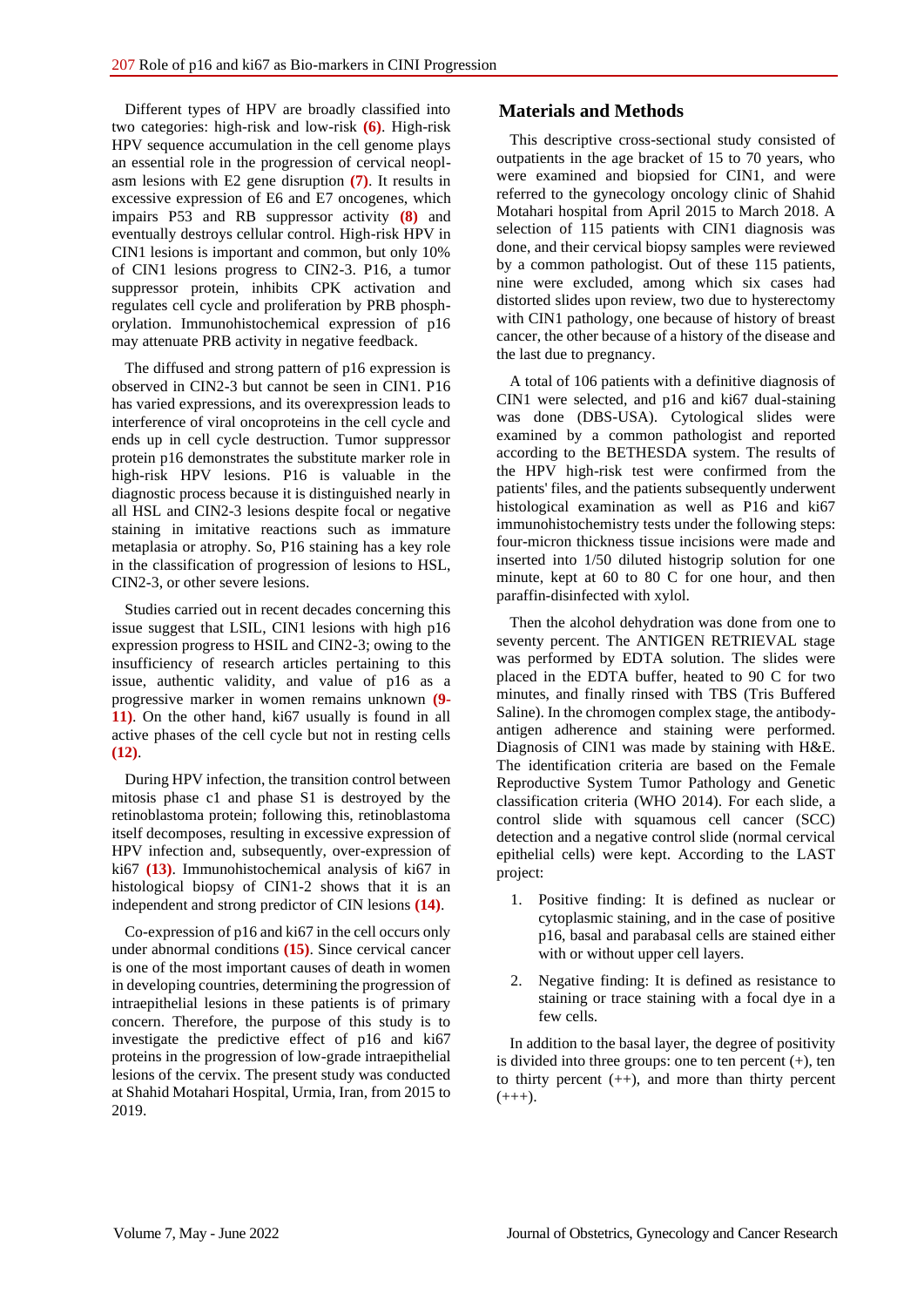Follow-up was done at an interval of at least 6 months and a maximum of 4 years after diagnosis. Patients underwent colposcopy, cervical biopsy, and hrHPV testing at each follow-up, with all slides being examined by the previous pathologist. Progression of lesions was defined as a histologic diagnosis of CIN2 or more severe lesions. Regression was defined as negative hrHPV testing and grade less than that of CIN1, and persistent was determined as CIN1.

### **Ethical Issues**

The present research strictly observed the principles of the Helsinki Declaration of 1975, as revised in 1983. The study was approved by the Forensic Medicine Ethics Committee, Bushehr (Ir.umsu.rec.1398.313), and is extracted from Samira Jahangards' residency research thesis (#9648).

### **Statistical Analysis**

After data collection, patients were divided into two groups based on the positive and negative p16/ki67 and age, following which comparisons were drawn in each group concerning their frequency of outcomes. Descriptive statistical methods, including frequency-percentage and average +/- standard deviation, have been used for statistical analysis. Chi-Square test (and if necessary, Fisher's exact test) was employed to compare frequency. SPSS 20 (SPSS Inc., Chicago, Ill., USA) was also brought to use, and a statistical significance was observed when  $P$ -value< $0.05$ .

### **Results**

In this descriptive-longitudinal research, 106 cervical biopsies in the ASCUS, LSIL, and HSIL triage were studied. The mean age of the patients was  $37.40 \pm 10.15$ , with the age bracket being 23-68 years [\(Table 1\)](#page-2-0). Frequency of markers in population was 33.9% (n=36) for p16, 66.03% (n=70) for ki67 and  $28.3\%$  (n=70) for co-expression of p16 and ki67. Accordingly, ki67 was observed to have more frequency than the other two groups [\(Figure 1\)](#page-2-1).



 **Figure 1. Frequency distribution of markers and co-expression of both markers**

<span id="page-2-1"></span>In terms of the frequency of progression of low-grade cervical lesions and based on the positive and negative p16 and ki67 in the two groups, progression or regression and persistency of the two groups in comparison to patients with negative p16 and ki67 in their biopsies, showed a significant difference and transference to CINII and CINIII in patients in which both positive factors were significantly greater  $(X^2=33.777 P=0.001)$  [\(Table 1\)](#page-2-0) and in those in which both negative factors were significantly greater (X²=22.277 *P*=0.001) [\(Table 2\)](#page-2-2).

<span id="page-2-0"></span>

<span id="page-2-2"></span>

| <b>Variable</b>                                                |               | <b>Both positive</b><br>N(%) |                | $\mathbf{X}^2$ | <b>P-value</b> |
|----------------------------------------------------------------|---------------|------------------------------|----------------|----------------|----------------|
|                                                                |               | Yes                          | N <sub>o</sub> |                |                |
| <b>Patient biopsy status</b><br>compared to previous<br>biopsy | Normal        | 0(0)                         | 28 (36.8)      | 33.777         |                |
|                                                                | <b>CINII</b>  | 14(46.7)                     | 9(11.8)        |                |                |
|                                                                | <b>CINIII</b> | 8(26.7)                      | 4(5.3)         |                | 0.001          |
|                                                                | Fixed         | 8(26.7)                      | 35(46.1)       |                |                |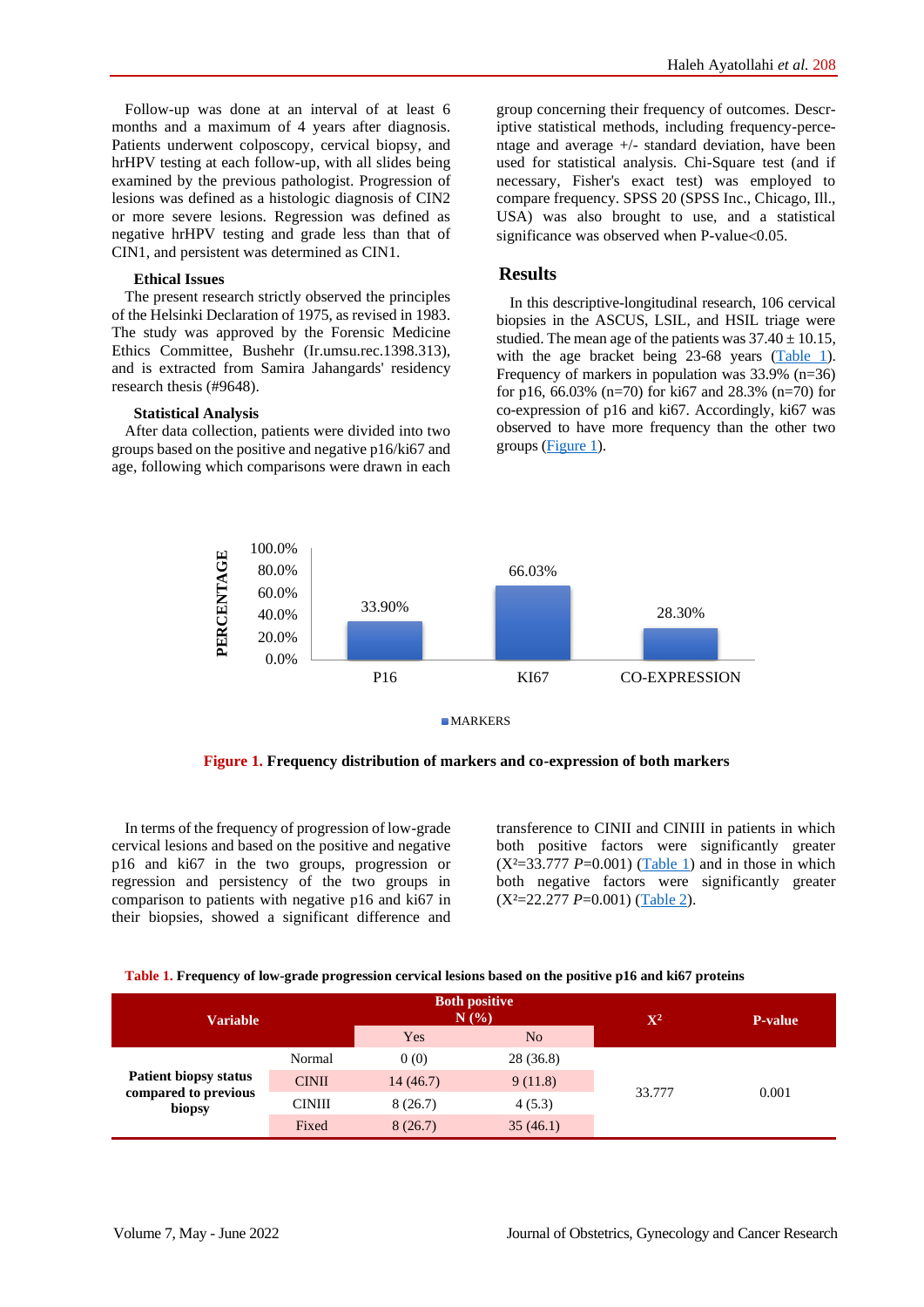| <b>Variable</b>                                                |               | <b>Both positive</b><br>N(%) |                | $\mathbf{X}^2$ | <b>P-value</b> |
|----------------------------------------------------------------|---------------|------------------------------|----------------|----------------|----------------|
|                                                                |               | Yes                          | N <sub>o</sub> |                |                |
| <b>Patient biopsy status</b><br>compared to previous<br>biopsy | Normal        | 19(57.6)                     | 9(12.3)        | 25.277         |                |
|                                                                | <b>CINII</b>  | 3(9.1)                       | 20(27.4)       |                | 0.001          |
|                                                                | <b>CINIII</b> | 1(3)                         | 11(15.1)       |                |                |
|                                                                | Fixed         | 10(30.3)                     | 33(45.2)       |                |                |

**Table 2. Frequency of progression in low-grade cervical lesions based on the negative p16 and ki67 proteins**

#### <span id="page-3-0"></span>**Table 3. Frequency of applied slides for pap smear in studied samples**

| <b>Variable</b>             |              | <b>Frequency</b> | <b>Percentage</b> |
|-----------------------------|--------------|------------------|-------------------|
|                             | <b>ASCUS</b> | 47               | 44.3              |
| Applied slide for pap smear | LSIL         | 52               | 49.1              |
|                             | <b>HSIL</b>  |                  | 6.6               |

Most of the applied slides for pap smear were LSIL  $(n=47)$ , then ASCUS  $(n=52)$ , and finally HSIL  $(n=7)$ [\(Table 3\)](#page-3-0).

The highest frequency of negative P16 protein fell in normal and persistent groups – in these states p16 protein is less in number. Additionally, in 14 samples, p16 protein was observed in progression to CINII (60.9%). In terms of the presence of this factor and progression or regression of disease, a significant difference among these groups was noticed  $(X^2=27.585, P=0.001)$ . The ki67 protein occurs more frequently in the CINII and CINIII groups, and a significant difference between these groups in terms of disease progression or regression has also been detected (X²=21.379, *P*=0.001) [\(Table 4\)](#page-3-1).

<span id="page-3-1"></span>**Table 4. Frequency of progression of low-grade cervical lesions based on the positive or negative p16 and ki67 proteins**

| <b>Variable</b> |          | Biopsy of patients compared to previous biopsy | <b>Statistics</b> |              |          |                              |
|-----------------|----------|------------------------------------------------|-------------------|--------------|----------|------------------------------|
|                 |          | Persistent                                     | <b>CINIII</b>     | <b>CINII</b> | Normal   |                              |
| P <sub>16</sub> | Positive | 14(32.6)                                       | 8(66.7)           | 14 (60.9)    | 0(30)    | $X2 = 27.585$<br>$P = 0.001$ |
|                 | Negative | 29(67.4)                                       | 4(33.3)           | 9(39.1)      | 28(100)  |                              |
| <b>Ki67</b>     | Positive | 27(62.8)                                       | 11 (91.7)         | 20(87)       | 9(32.1)  | $X2 = 21.379$<br>$P=0.001$   |
|                 | Negative | 16(37.2)                                       | 1(8.3)            | 3(13)        | 19(67.9) |                              |

## **Discussion**

Industrialized nations have significantly reduced invasive cervical cancer over the past six decades, with an annual prevalence of 4 per 100000 to 14 per 100000 cases. In developed countries, approximately 15,000 new cases of cervical cancer and 5000 annual deaths occur yearly **(16)**. Cervical cancer is a neoplasm caused by the HPV virus that originates from premalignant lesions within the epithelium and is cervical cancer. Nearly eighty percent of low-grade SIL lesions (LSIL-CIN1) progress spontaneously within one to two years, so HSIL-CIN2-3 management generally involves biopsy and removal of the lesion and the transformed zone to prevent the lesion from progressing. LSIL and CIN1 management is supportive and consists of follow-ups, although 10% to 15% of LSIL / CIN1 lesions progress to HSIL, and CIN2-3.

In this descriptive-longitudinal study, 106 cervical biopsies with pap smear diagnoses of ASCUS, LSIL, and HSIL were examined. Colposcopy-guided cervical biopsies were taken and analyzed vis-a-vis the frequency of progression, regression, or state of persistence in a follow-up period of 6 months up to 4 years. The mean age of the study participants was 37.40 years, the lowest being 23 and the highest 68 years. In congruence with the results of our study, Xiaobo Zhang *et al.* confirmed a significant difference between patients positive for p16 and ki67 (mean age  $= 40.5$ ) years) in terms of progression, regression and status of persistence, owing to the high progression of low-grade cervical lesions and the positive combination of p16 and ki67 proteins (which predict the progression of LSIL and CINI lesions), as compared to patients who were not p16 or ki67 positive.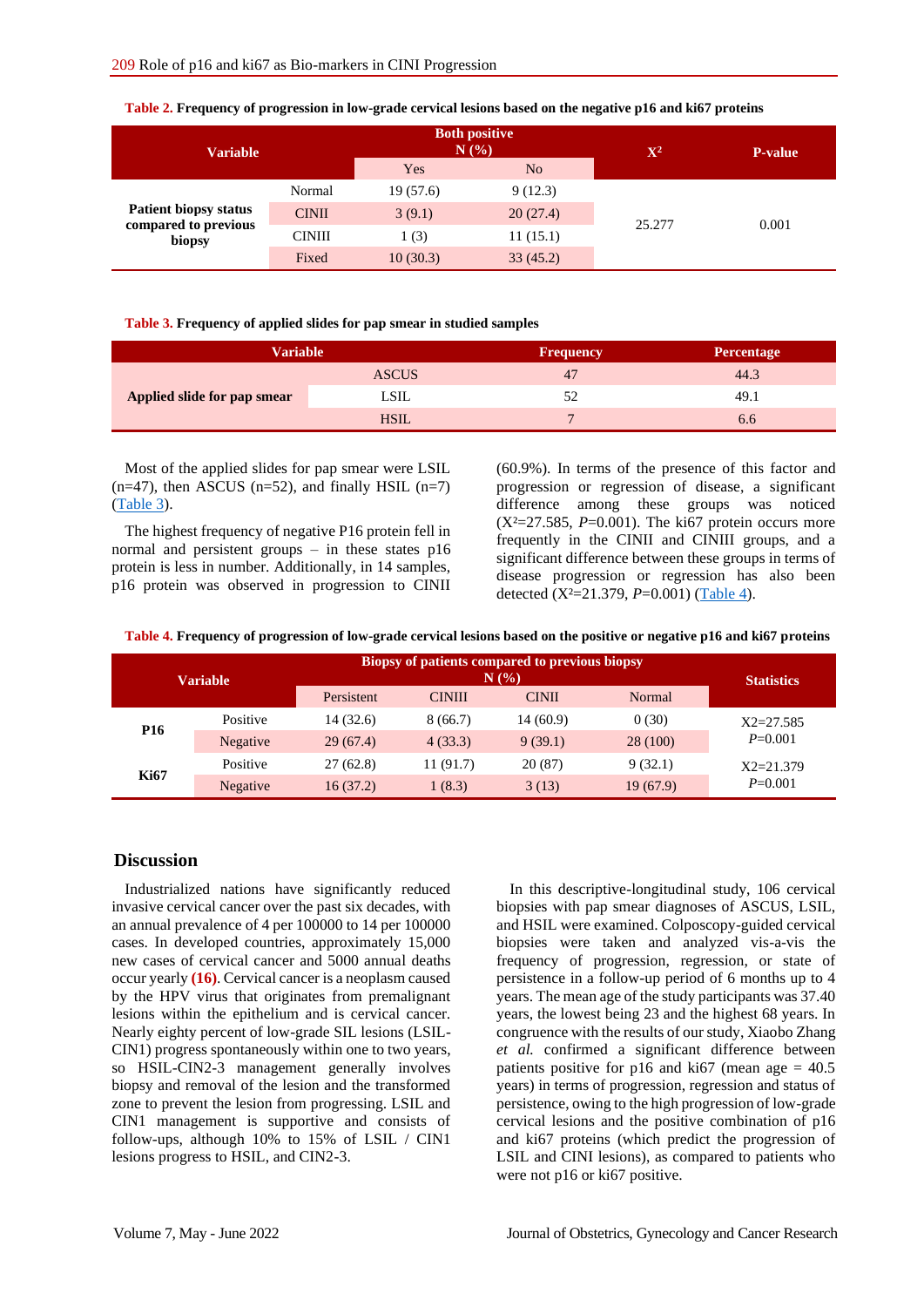A statistically significant difference was observed with regards to p16 and ki67 in all three groups. Also, in 24 cases that were p16 positive, the rate of progression was 14.56%, while in those with negative p16, it was 1.6%; a significant difference was also noticed with respect to the ki67 protein. The ki67 rate of progression in the group with less than 10% staining was 3.24 %.

According to Zhang *et al.,* ki67 can be considered a definitive predictor in the progression of CIN1 lesions **(17)**. However, Mills *et al.*'s study has stated that P16 should be used selectively for problematic scenarios such as CIN2 cases wherein one struggles to differentiate CIN1, CIN2, and benign mimics of CIN3' **(18)**. In a review study conducted by Saada Amed *et al.* in Nigeria, in 2017, the known risk factors for cervical cancer were as follows: persistent infection with highrisk HPVs, young age at the time of first sexual intercourse, multiple sexual partners, smoking, and weakened immune systems (especially in kidney transplant patients). They have further stated that the specificity and sensitivity of p16 to diagnose CIN2 and higher grade in the population is 90.09 %. Amed *et al.* concluded p16 and ki67 dual-staining was an effective screening method **(1)**.

In the present study, progression to CIN 2 with positive p16 was seen in 14 samples (60.9%). A significant difference between the groups in the presence of p16 and disease progression or regression was also observed. Further, ki67 protein was found to be abundant in CINII and CINIII status. However, Pucchiurotti *et al.* have stated that P16 can be used as a biomarker for cases where ambiguity arises in the diagnosis, and a weak predictive effect for the progression of lesions exists **(19)**.

Ammaro Filho *et al.* demonstrated that there is an excessive expression of p16 in uterine cervical cancer with a diffuse pattern; compared to the control group

CIN1 lesions with positive p16 swiftly change to CIN2 and other severe lesions **(20)**. Razm Poosh *et al.* designed a study that matched IHC staining and DNA high-risk HPV with PCR and found that the high p16 appearance with the diffuse pattern was associated with a high-risk HPV suggesting that P16 cannot have high clinical value because P16 is a poor predictor for progression of CIN1 **(21)** which is contrary to the findings of the present study.

## **Conclusion and Recommendations**

Ki67 protein was found in abundance in CINII and CINIII states. However, it cannot be used for prediction separately. The use of p16 and ki67 together as a predictor marker is still controversial, and in countries like the United States, it is not yet used for prediction separately. The authors of this study emphasize the conduction of further studies to assess the role of p16 in association with other markers and within a larger population to apply the functional role of p16 and ki67 in the clinical setting hence aiding its prediction.

## **Acknowledgments**

The authors gratefully acknowledge the grant for this work issued by the Research and Technology Committee of Urmia University of Medical Sciences. We thank our honorable colleagues from the Research & Development, Gynecology Oncology, and Pathology Department of Motahari hospital.

## **Conflict of Interest**

The authors declared no conflict of interest.

## **Funding/Support**

None**.**

## **References**

- 1. Ahmed SA, Obaseki DE, Mayun AA, Mohammed A, Rafindadi AH, Abdul MA. The role of biomarkers (p16INK4a and Ki-67) in cervical cancer screening: An appraisal. Ann Trop Pathol. 2017;8(1):1. [\[DOI:10.4103/atp.atp\\_3\\_17\]](https://doi.org/10.4103/atp.atp_3_17)
- 2. Liu M, Yan X, Zhang M, Li X, Li S, Jing M. Influence of Human Papillomavirus Infection on the Natural History of Cervical Intraepithelial Neoplasia 1: A Meta-Analysis. BioMed Res Int. 2017;2017:8971059. [\[DOI:10.1155/2017/8971059\]](https://doi.org/10.1155/2017/8971059) [\[PMID\]](https://www.ncbi.nlm.nih.gov/pubmed/28812024) [\[PMCID\]](http://www.ncbi.nlm.nih.gov/pmc/articles/PMC5546131)
- 3. Basu P, Taghavi K, Hu SY, Mogri S, Joshi S. Management of cervical premalignant lesions.

Curr Probl Cancer. 2018;42(2):129-36. [\[DOI:10.1016/j.currproblcancer.2018.01.010\]](https://doi.org/10.1016/j.currproblcancer.2018.01.010) [\[PMID\]](https://www.ncbi.nlm.nih.gov/pubmed/29428790)

- 4. Mitra A, Tzafetas M, Lyons D, Fotopoulou C, Paraskevaidis E, Kyrgiou M. Cervical intraepithelial neoplasia: screening and management. Br J Hosp Med. 2016;77(8):C118- 23. [\[DOI:10.12968/hmed.2016.77.8.C118\]](https://doi.org/10.12968/hmed.2016.77.8.C118) [\[PMID\]](https://www.ncbi.nlm.nih.gov/pubmed/27487071)
- 5. Schiffman MH, Bauer HM, Hoover RN, Glass AG, Cadell DM, Rush BB, et al. Epidemiologic evidence showing that human papillomavirus infection causes most cervical intraepithelial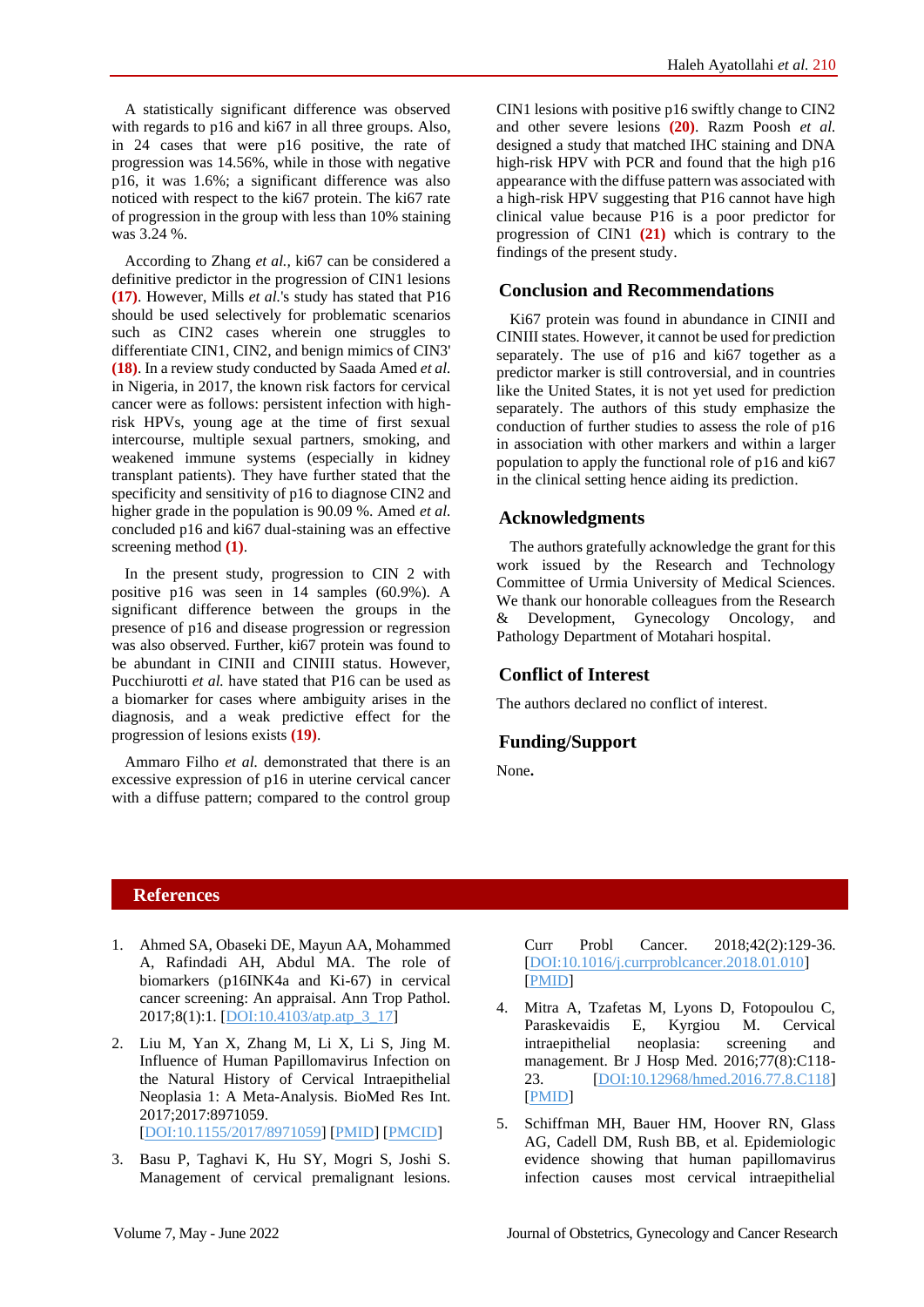neoplasia. JNCI: J Natl Cancer Inst. 1993;85(12): 958-64. [\[DOI:10.1093/jnci/85.12.958\]](https://doi.org/10.1093/jnci/85.12.958) [\[PMID\]](https://www.ncbi.nlm.nih.gov/pubmed/8388478)

- 6. Muñoz N, Bosch FX, De Sanjosé S, Herrero R, Castellsagué X, Shah KV, et al. Epidemiologic classification of human papillomavirus types associated with cervical cancer. N Engl J Med. 2003;348(6):518-27. [\[DOI:10.1056/NEJMoa021641\]](https://doi.org/10.1056/NEJMoa021641) [\[PMID\]](https://www.ncbi.nlm.nih.gov/pubmed/12571259)
- 7. da Costa LBE, Triglia RDM, França Junior MC, Andrade LALDA. p16 INK 4a expression as a potential marker of low‐grade cervical intraepithelial neoplasia progression. Apmis. 2015;123(3):185-9. [\[DOI:10.1111/apm.12338\]](https://doi.org/10.1111/apm.12338) [\[PMID\]](https://www.ncbi.nlm.nih.gov/pubmed/25471335)
- 8. Savone D, Carrone A, Riganelli L, Merlino L, Mancino P, Benedetti Panici P. Management of HPV-related cervical disease: role of p16INK4a immunochemistry. Review of the literature. Tumori. 2016;102(5):450-8. [\[DOI:10.5301/tj.5000524\]](https://doi.org/10.5301/tj.5000524) [\[PMID\]](https://www.ncbi.nlm.nih.gov/pubmed/27443891)
- 9. Martin CM, O'Leary JJ. Histology of cervical intraepithelial neoplasia and the role of biomarkers. Best Pract Res Clin Obstet Gynaecol. 2011;25(5):605-15. [\[DOI:10.1016/j.bpobgyn.2011.04.005\]](https://doi.org/10.1016/j.bpobgyn.2011.04.005) [\[PMID\]](https://www.ncbi.nlm.nih.gov/pubmed/21636328)
- 10. Liu Y, Alqatari M, Sultan K, Ye F, Gao D, Sigel K, et al. Using p16 immunohistochemistry to classify morphologic cervical intraepithelial neoplasia 2: correlation of ambiguous staining patterns with HPV subtypes and clinical outcome. Human pathol. 2017;66:144-51. [\[DOI:10.1016/j.humpath.2017.06.014\]](https://doi.org/10.1016/j.humpath.2017.06.014) [\[PMID\]](https://www.ncbi.nlm.nih.gov/pubmed/28705710) [\[PMCID\]](http://www.ncbi.nlm.nih.gov/pmc/articles/PMC5644341)
- 11. Gonçalves JE, Andrade CVd, Russomano FB, Nuovo GJ, Amaro-Filho SM, Carvalho MO, et al. The role of p16 as putative biomarker for cervical neoplasia: A controversial issue. Medical Express. 2017;4(6). [\[DOI:10.5935/MedicalExpress.2017.06.01\]](https://doi.org/10.5935/MedicalExpress.2017.06.01)
- 12. Sagasta A, Castillo P, Saco A, Torné A, Esteve R, Marimon L, et al. p16 staining has limited value in predicting the outcome of histological low-grade squamous intraepithelial lesions of the cervix. Modern Pathol. 2016;29(1):51. [\[DOI:10.1038/modpathol.2015.126\]](https://doi.org/10.1038/modpathol.2015.126) [\[PMID\]](https://www.ncbi.nlm.nih.gov/pubmed/26541274)
- 13. Tsoumpou I, Arbyn M, Kyrgiou M, Wentzensen N, Koliopoulos G, Martin-Hirsch P, et al. p16(INK4a) immunostaining in cytological and histological specimens from the uterine cervix: a systematic review and meta-analysis. Cancer Treat Rev. 2009;35(3):210-20. [\[PMID\]](https://www.ncbi.nlm.nih.gov/pubmed/19261387) [\[PMCID\]](http://www.ncbi.nlm.nih.gov/pmc/articles/PMC2784486) [\[DOI:10.1016/j.ctrv.2008.10.005\]](https://doi.org/10.1016/j.ctrv.2008.10.005)
- 14. Hebbar A, Murthy VS. Role of p16/INK4a and Ki-67 as specific biomarkers for cervical intraepithelial neoplasia: An institutional study. J

Lab physicians. 2017;9(2):104. [\[PMID\]](https://www.ncbi.nlm.nih.gov/pubmed/28367025) [\[PMCID\]](http://www.ncbi.nlm.nih.gov/pmc/articles/PMC5320872) [\[DOI:10.4103/0974-2727.199630\]](https://doi.org/10.4103/0974-2727.199630)

- 15. Miyamoto S, Hasegawa J, Morioka M, Hirota Y, Kushima M, Sekizawa A. The association between p16 and Ki-67 immunohistostaining and the progression of cervical intraepithelial neoplasia grade 2. Int J Gynecol Obstet. 2016;134(1):45-8. [\[DOI:10.1016/j.ijgo.2015.12.005\]](https://doi.org/10.1016/j.ijgo.2015.12.005) [\[PMID\]](https://www.ncbi.nlm.nih.gov/pubmed/27233813)
- 16. Zhong P, Li J, Gu Y, Liu Y, Wang A, Sun Y, et al. P16 and Ki-67 expression improves the diagnostic accuracy of cervical lesions but not predict persistent high risk human papillomavirus infection with CIN1. Int J Clin Exp Pathol. 2015;8(3):2979.
- 17. Zhang X, Shen D. p16INK4a and Ki-67 measurement predict progression of cervical lowgrade squamous intraepithelial lesion. Int J Clin Exp Pathol. 2018;11(8):4109-16.
- 18. Mills AM, Paquette C, Castle PE, Stoler MH. Risk stratification by p16 immunostaining of CIN1 biopsies. Am J Surg Pathol. 2015;39(5):611-7. [\[DOI:10.1097/PAS.0000000000000374\]](https://doi.org/10.1097/PAS.0000000000000374) [\[PMID\]](https://www.ncbi.nlm.nih.gov/pubmed/25602791)
- 19. Pacchiarotti A, Ferrari F, Bellardini P, Chini F, Collina G, Dalla Palma P, et al. Prognostic value of p16‐INK4A protein in women with negative or CIN1 histology result: A follow‐up study. Int J Cancer. 2014;134(4):897-904. [\[DOI:10.1002/ijc.28407\]](https://doi.org/10.1002/ijc.28407) [\[PMID\]](https://www.ncbi.nlm.nih.gov/pubmed/23913416)
- 20. Possati-Resende JC, Fregnani JH, Kerr LM, Mauad EC, Longatto-Filho A, Scapulatempo-Neto C. The Accuracy of p16/Ki-67 and HPV Test in the Detection of CIN2/3 in Women Diagnosed with ASC-US or LSIL. PloS one. 2015;10(7): e0134445. [\[DOI:10.1371/journal.pone.0134445\]](https://doi.org/10.1371/journal.pone.0134445) [\[PMID\]](https://www.ncbi.nlm.nih.gov/pubmed/26230097) [\[PMCID\]](http://www.ncbi.nlm.nih.gov/pmc/articles/PMC4521700)
- 21. Chang HK, Seo S-S, Myong J-P, Yu YL, Byun SW. Incidence and costs of cervical intraepithelial neoplasia in the Korean population. J Gynecol Oncol. 2018;30(3). [\[PMID\]](https://www.ncbi.nlm.nih.gov/pubmed/30887758) [\[PMCID\]](http://www.ncbi.nlm.nih.gov/pmc/articles/PMC6424851) [\[DOI:10.3802/jgo.2019.30.e37\]](https://doi.org/10.3802/jgo.2019.30.e37)